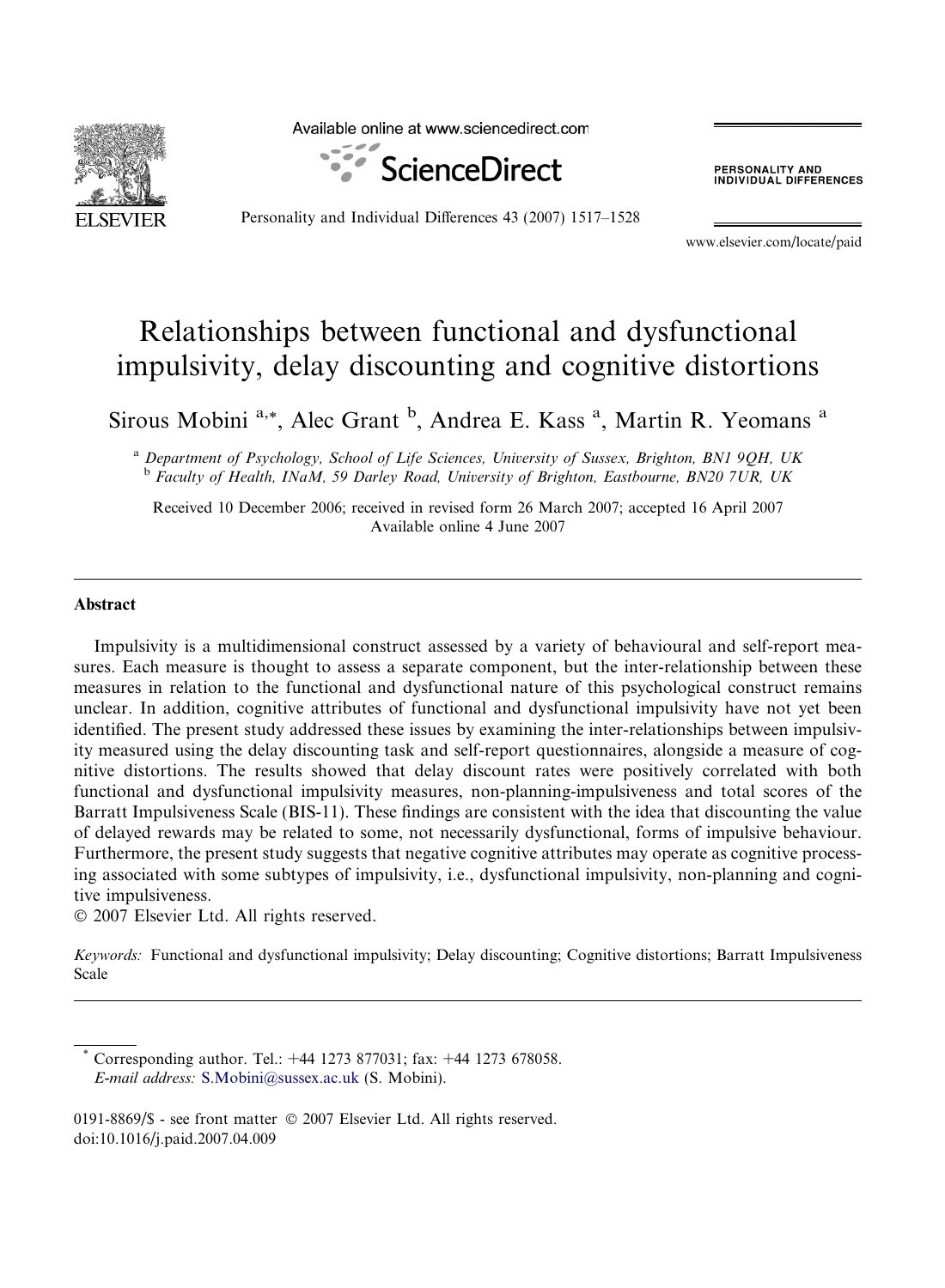#### 1. Introduction

Impulsivity is viewed as a prominent feature of many psychiatric disorders and has been assessed using a variety of behavioural and personality measures (e.g., [Evenden, 1999; Mathias](#page-10-0) [et al., 2002; Webster & Jackson, 1997\)](#page-10-0). These measures have helped us to consider impulsiveness as a personality construct encompassing behavioural, cognitive, emotional, and motor components that can vary across individuals.

Most studies have focused on impulsiveness as a personality construct or behaviour which can be defined as an inability to wait, insensitivity to consequences, the tendency to act without forethought, an inability to inhibit inappropriate behaviours, and deficient tolerance of delay of gratification (e.g., [Ainslie, 1975; Eysenck, 1993; Logue, 1995; McCown & DeSimone, 1993](#page-10-0)). However, there are situations where such impulsive behaviours may have adaptive functions and others where impulsivity would be counter-productive. These definitions either fail to clearly distinguish between functional and dysfunctional aspects of impulsivity or only consider impulsivity as an abnormal personality trait. [Dickman \(1990\)](#page-10-0) distinguished between two distinct and independent forms of impulsivity, i.e., functional impulsivity and dysfunctional impulsivity. According to Dickman's model ([Dickman, 1990\)](#page-10-0), functional impulsivity is related to the tendency to take quick decisions when doing so is beneficial. In contrast, dysfunctional impulsivity is related to the tendency towards speedy and non-reflective decision-making despite the negative consequences of such actions. Accordingly, [Dickman \(1990\)](#page-10-0) developed an inventory to discriminate these two forms of impulsive behaviour. Similarly, [Eysenck \(1997\)](#page-10-0) distinguished between two distinct aspects of impulsiveness, one aligning with extraversion, i.e., extraverted impulsivity and the other with psychoticism, i.e., psychotic impulsivity. The former is the process of taking decisions with a calculated risk and a full awareness of the danger, while the latter is the process of taking decisions without any considerations of the associated risks or consequences of the action [\(Eysenck, 1997\)](#page-10-0). Furthermore, Barratt and colleagues [\(Patton, Stanford, & Barratt, 1995](#page-11-0)) have developed a measure of impulsivity, which appears to measure impulsivity as an abnormal personality trait. The Barratt Impulsiveness Scale (BIS-11, [Patton et al., 1995\)](#page-11-0) has been validated in general psychiatric and normal populations as well as a group of male inmates from a maximum security prison unit. It measures three subtypes of impulsiveness: cognitive (attentional) impulsiveness (inattention and cognitive instability), motor impulsiveness (motor disinhibition), and non-planning impulsiveness (lack of self-control and intolerance of cognitive complexity) [\(Patton et al., 1995](#page-11-0)). Furthermore, [Gray's personality theory \(1987\)](#page-10-0) suggests that high impulsivity is associated with sensitivity to signals of reward due to the activity of the behavioural approach system (BAS) when such cues are encountered. One of the possible implications of this model is that individuals with high impulsivity may exhibit a lower tolerance for delayed rewards.

In addition to self-report questionnaires, some studies have used behavioural measures to quantify a single index of impulsive behaviour. One of the most commonly used behavioural tasks to measure impulsive decision-making is Delay Discounting, which provides a valid and reliable measure of the value of delayed, relative to immediate rewards in both animal and human studies ([Ainslie, 1974; Herrnstein, 1981; Logue, 1988; Mobini, Body, Ho, Bradshaw, &](#page-10-0)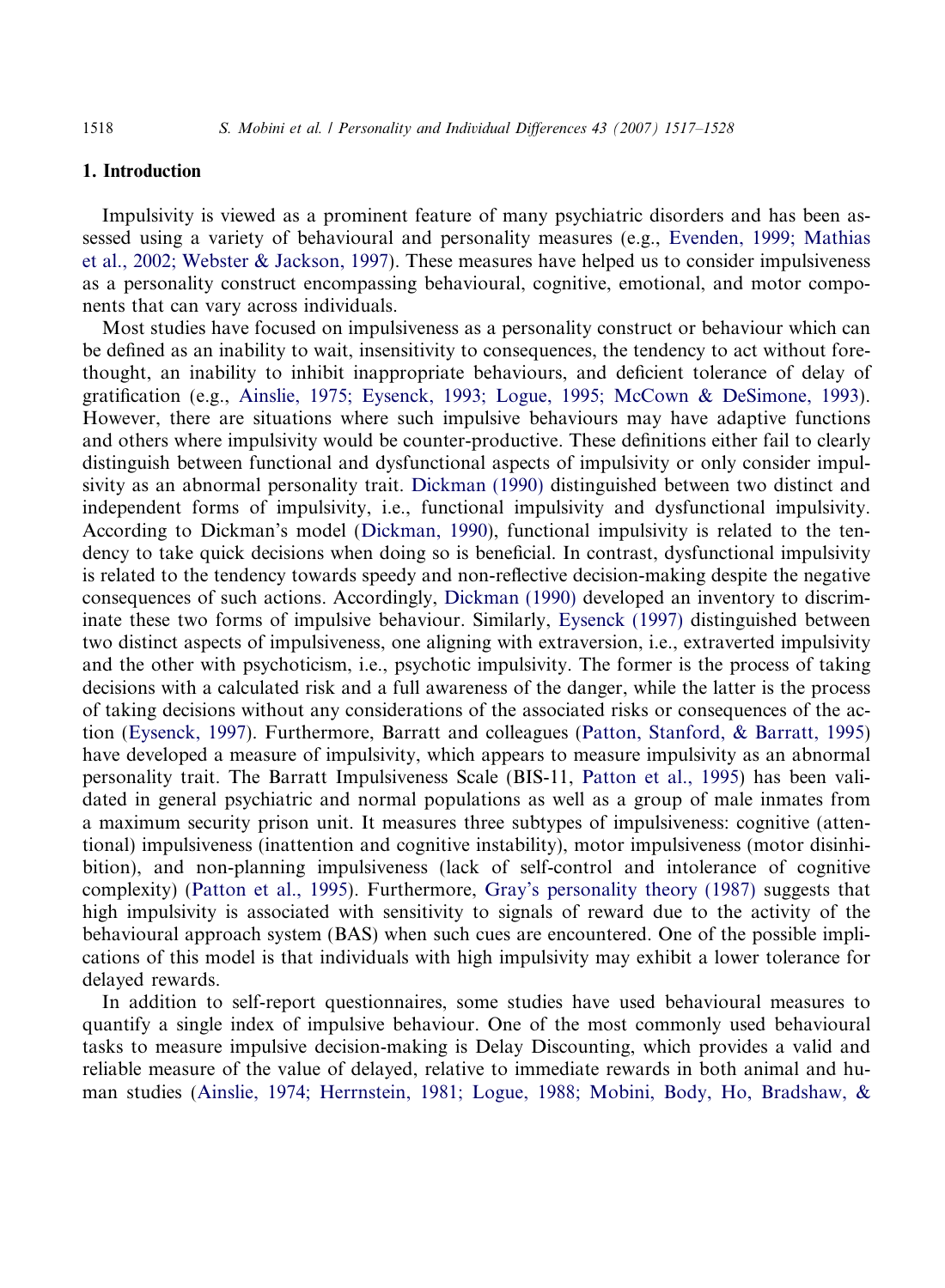[Szabadi, 2002; Richards, Zhang, Mitchell, & De Wit, 1999\)](#page-10-0). In delay discounting studies a key assumption is that the value of a reward is discounted as a function of the delay which precedes its delivery. Thus, delay discounting procedure often requires the subject to choose between a small immediate reward and a large delayed reward; in this case preference for the former is often considered as 'impulsive' and preference for the latter as 'self-controlled' ([Logue, 1995;](#page-11-0) [Mazur, 1987; Monterosso & Ainslie, 1999; Rachlin, 1974\)](#page-11-0). Some studies have examined the relationships between delay discounting as a behavioural measure and self-report questionnaires as personality measures of impulsivity and reported no such relationships (e.g., [Lane, Cherek,](#page-11-0) [Rhoades, Pietras, & Tcheremissine, 2003; Mitchell, 1999; Reynolds, Ortengren, Richards, &](#page-11-0) [De Wit, 2006; White et al., 1994](#page-11-0)), whereas, some other studies have reported a positive correlation (e.g., [Cherek, Moeller, Dougherty, & Rhoades, 1997; de Wit, Flory, Acheson, McClos](#page-10-0)[key, & Manuck, 2007; Kirby, Petry, & Bickel, 1999\)](#page-10-0). A possible explanation for these discrepancies is that different self-report measures tap into different aspects of impulsivity in general, and that some of these components are captured by the delay-discounting task, while others do not. The present study therefore investigated the inter-relationship between delay discounting and different forms of impulsiveness measured both by the BIS-11 and Dickman's measures of functional and dysfunctional impulsivity. An important further question would be whether people with high dysfunctional impulsivity discount the value of the delayed reward more rapidly than people with high functional impulsivity. To our knowledge no study has yet examined this question. This latter component of the study allows us to assess whether delay discounting represents a general feature of impulsivity, or better reflects an aspect of dysfunctional impulsivity.

A second shortcoming in our understanding of the nature of impulsivity is the lack of information on the cognitive attributes which may contribute to impulsive behaviour. Hutchinson and colleagues [\(Hutchinson, Patock-Peckham, Cheong, & Nagoshi, 1998\)](#page-10-0) found that measures of irrational beliefs and impulsiveness were moderately correlated in a group of students abusing alcohol. In another recent study, it was reported that 'core beliefs' related to 'abandonment' were positively associated with high levels of impulsive self-harming behaviour in a psychiatric population [\(Dench, Murray, & Waller, 2005](#page-10-0)). However, in these studies impulsivity was investigated alongside other psychological disorders, therefore, making it difficult to attribute the findings to impulsive behaviour. From a cognitive perspective, one of the questions open to more investigation is how individuals who score high on dysfunctional impulsivity relative to functional impulsivity interpret the events preceding such actions. Previously we reported that people with high impulsivity measured by the BIS-11 scored high on cognitive distortions suggesting that there might be some general and specific cognitive distortions associated with impulsive behaviour (see [Mobini, Pearce, Grant, Mills, & Yeomans, 2006\)](#page-11-0). More specifically, in the present study we aimed to investigate whether cognitive attributes of dysfunctional impulsivity differ from those of functional impulsivity.

Taken together, the present study was designed to investigate (1) the inter-relationships between delay discounting with functional and dysfunctional impulsivity and also with cognitive, motor and non-planning impulsiveness; and (2) cognitive attributes associated with dysfunctional impulsivity vs. functional impulsivity, and discounting the value of the delayed rewards.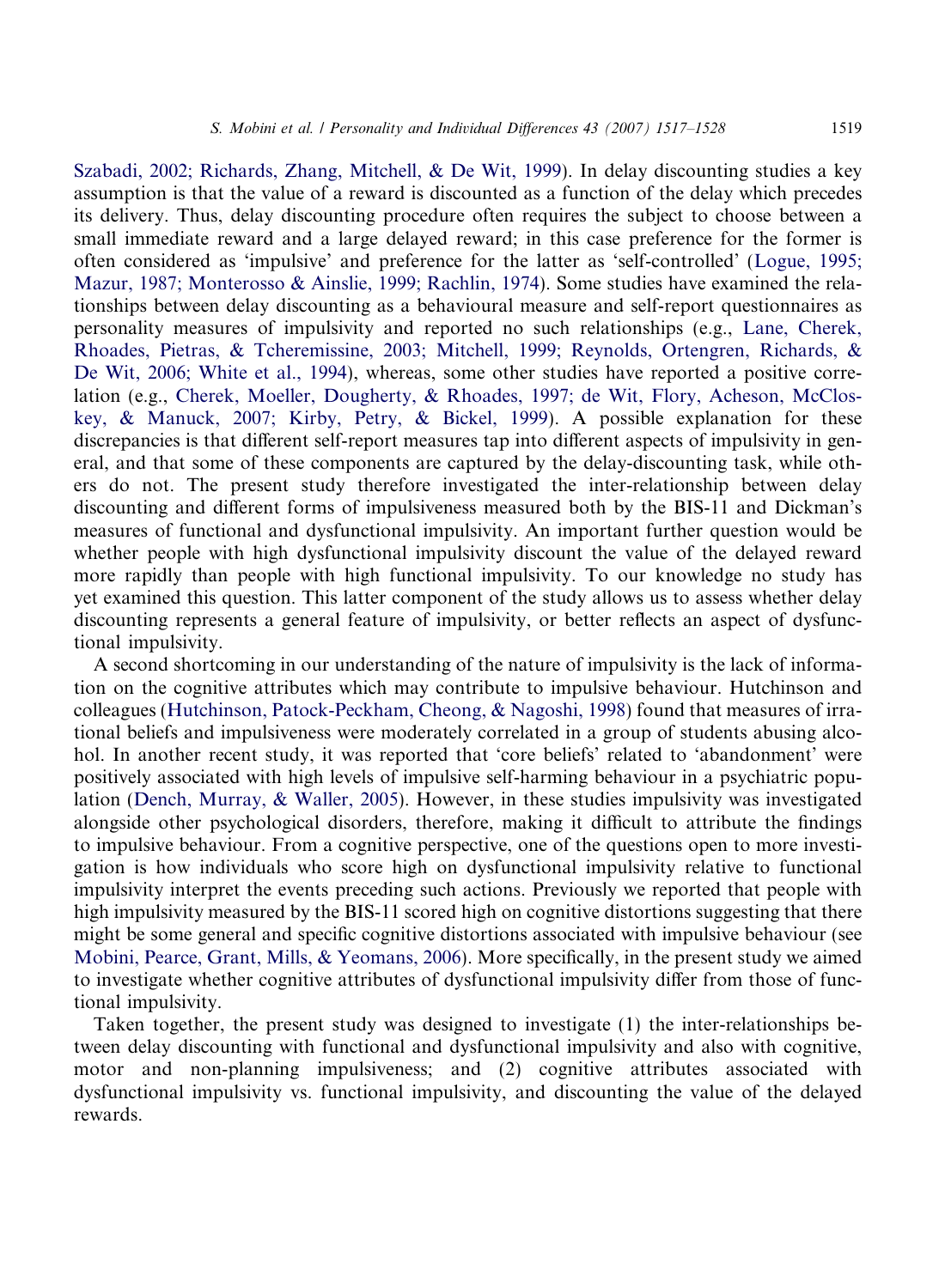# 2. Methods

#### 2.1. Participants

Participants in this study were 214 undergraduate volunteer students (male  $= 79$  female  $= 135$ ) recruited from the University of Sussex. Age of the participants averaged 21.5 ( $SD = 5$ ). Participants were given a written information sheet which outlined the details of the study.

# 2.2. Measures

#### 2.2.1. Computerized delay discounting procedure

Discounting the value of delayed rewards was measured using a computerized version of the adjusting amount procedure ([Mitchell, 1999\)](#page-11-0). The delay discounting procedure used in this study was designed to measure the subjective value of a 'standard' £10 reward at several delays relative to an 'alternative' variable immediate reward. The choices were presented randomly on a computer screen as two coloured boxes, and participants indicated which of the two items they preferred by pressing one of two coloured keys on a button box. The programme was run using Psyscope software.

### 2.2.2. Barratt Impulsiveness Scale (BIS-11, [Patton et al., 1995](#page-11-0))

The BIS-11 is a self-rating questionnaire with 30 questions. The scale is based on a tri-factor model of impulsivity measuring (a) ''motor impulsiveness''; (b) ''cognitive (attentional) impulsiveness''; and (c) ''non-planning impulsiveness''.

#### 2.2.3. Dickman impulsivity inventory (DII, [Dickman, 1990](#page-10-0))

The DII-short is a self-report questionnaire developed to measure two forms of impulsivity, namely functional and dysfunctional impulsivity. This consists of 11 items designed to measure functional impulsivity and 12 items designed to measure dysfunctional impulsivity.

# 2.2.4. Cognitive distortions scale (CDS, [Mobini et al., 2006\)](#page-11-0)

The CDS is a 20-item scale designed to measure 20 cognitive distortions relevant to cognitive models of psychopathology. The CDS used in this study was a modified version of cognitive distortions originally introduced by [Beck \(1976\)](#page-10-0) and expanded by [Leahy \(2003\)](#page-11-0) and Najavits and colleagues [\(Najavits, Gotthardt, Weiss, & Epstein, 2004\)](#page-11-0).

### 2.3. Procedure

On arrival to the laboratory, participants were given an instruction sheet, which briefly described the procedure involved in the study. They completed a computerised version of the delay-discounting task of impulsivity along with the three self-report questionnaires (BIS-11, DII and CDS) measuring impulsivity and cognitive distortions.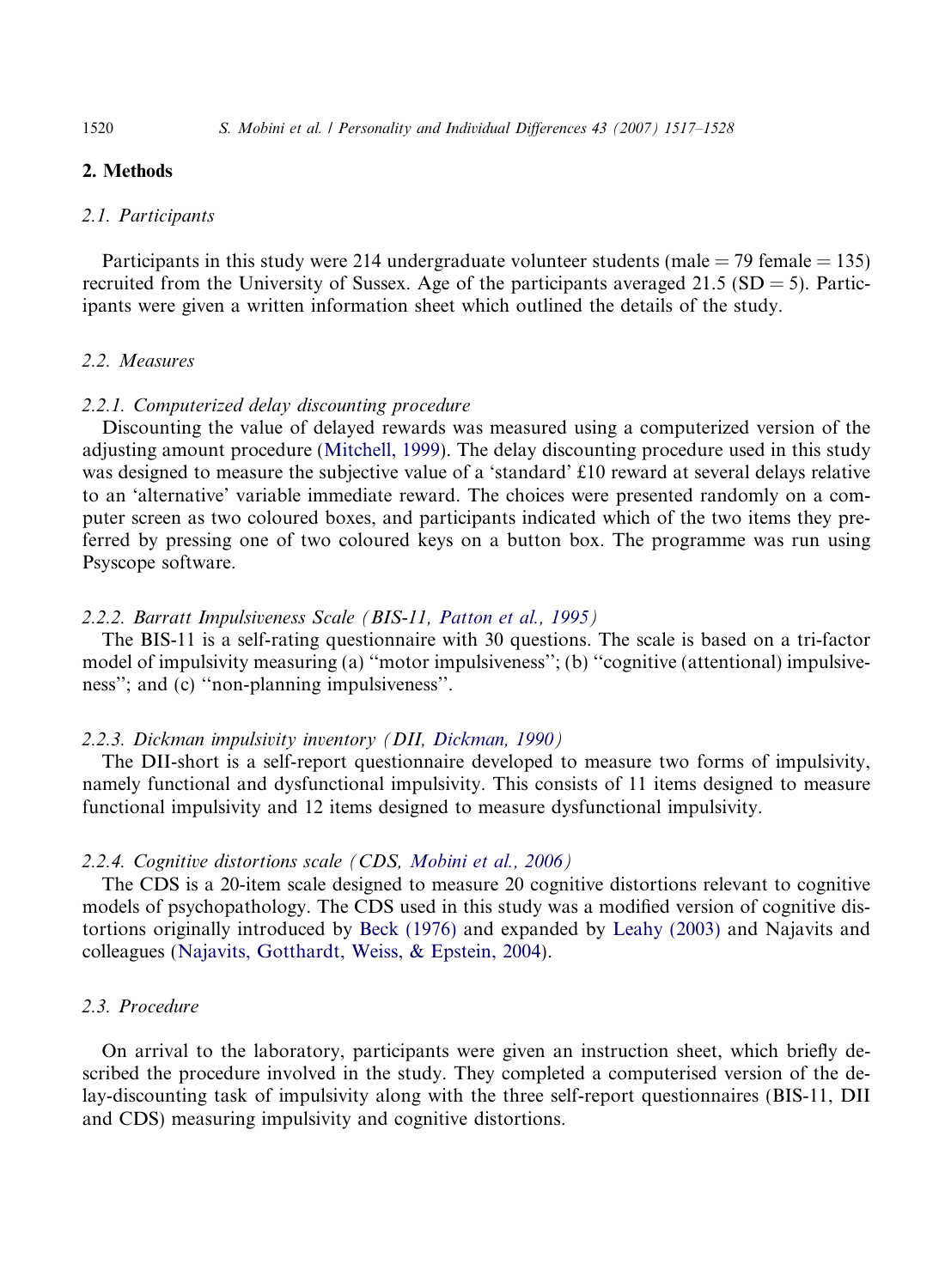#### 3. Data analysis

#### 3.1. Indifference points

To determine the ''indifference points'', i.e., the point at which the probabilities of the subject choosing both rewards are equal, for each standard item in each task, the alternative items were arranged in ascending order of value (£0.01– $\pounds$ 10.50). Generally, the value of the alternative at which preference reversed (switched) was discrete and the median between two values was determined as the ''indifference point'' (see [Green, Fisher, Perlow, & Sherman, 1981\)](#page-10-0).

#### 3.2. Statistical analyses

Correlational analyses (Pearson) were performed to assess the associations between delay discounting, functional and dysfunctional impulsivity, cognitive, motor, and non-planning impulsiveness, and cognitive distortions. Furthermore, the indifference points were analysed using a mixed analysis of variance (ANOVA). To determine the overall rate of discounting for delay, a hyperbolic equation was fit to the six indifference points obtained for each participant and subsequently for each group using a nonlinear curve-fitting plot (Sigma Plot). For delay discounting the following hyperbolic function was used:

$$
V = A/1 + kD
$$

In this equation, V is the discounted value of a delayed reward, A is the amount of the reward,  $k$  is an empirically derived parameter representing delay discounting, and  $D$  is the delay duration. Larger  $k$  values indicate that the delayed rewards are being devaluated more rapidly (a steeper function) and consequently that the participant is more impulsive. A non-parametric statistics (Mann–Whitney U) was used to compare the discounting parameter  $(k)$  between two groups i.e., dysfunctional impulsivity > functional impulsivity and functional impulsivity > dysfunctional impulsivity and also between low- and high-impulsive groups based on the BIS-11. The means and standard deviations were calculated on each cognitive distortion and the total scores of the CDS for the participants who scored higher on dysfunctional impulsivity vs. functional impulsivity and vice versa. A one-way ANOVA was used to compare means of the CDS total scores and means of each cognitive distortion scores between the two groups.

#### 4. Results

## 4.1. Delay discounting and self-report measures of impulsivity

[Table 1](#page-5-0) shows Pearson's correlation coefficients  $(r)$  between delay discounting  $(k)$ , different subtypes of impulsivity measured by the self-report personality measures and cognitive distortions. The delay discounting (k) values were significantly correlated with both functional ( $r = 0.19$ ,  $p \le 0.05$ ) and dysfunctional impulsivity scores ( $r = 0.21$ ,  $p \le 0.01$ ) as well as the total impulsivity scores of the DII ( $r = 0.20$ ,  $p < 0.05$ ). Also, the results showed that k values were positively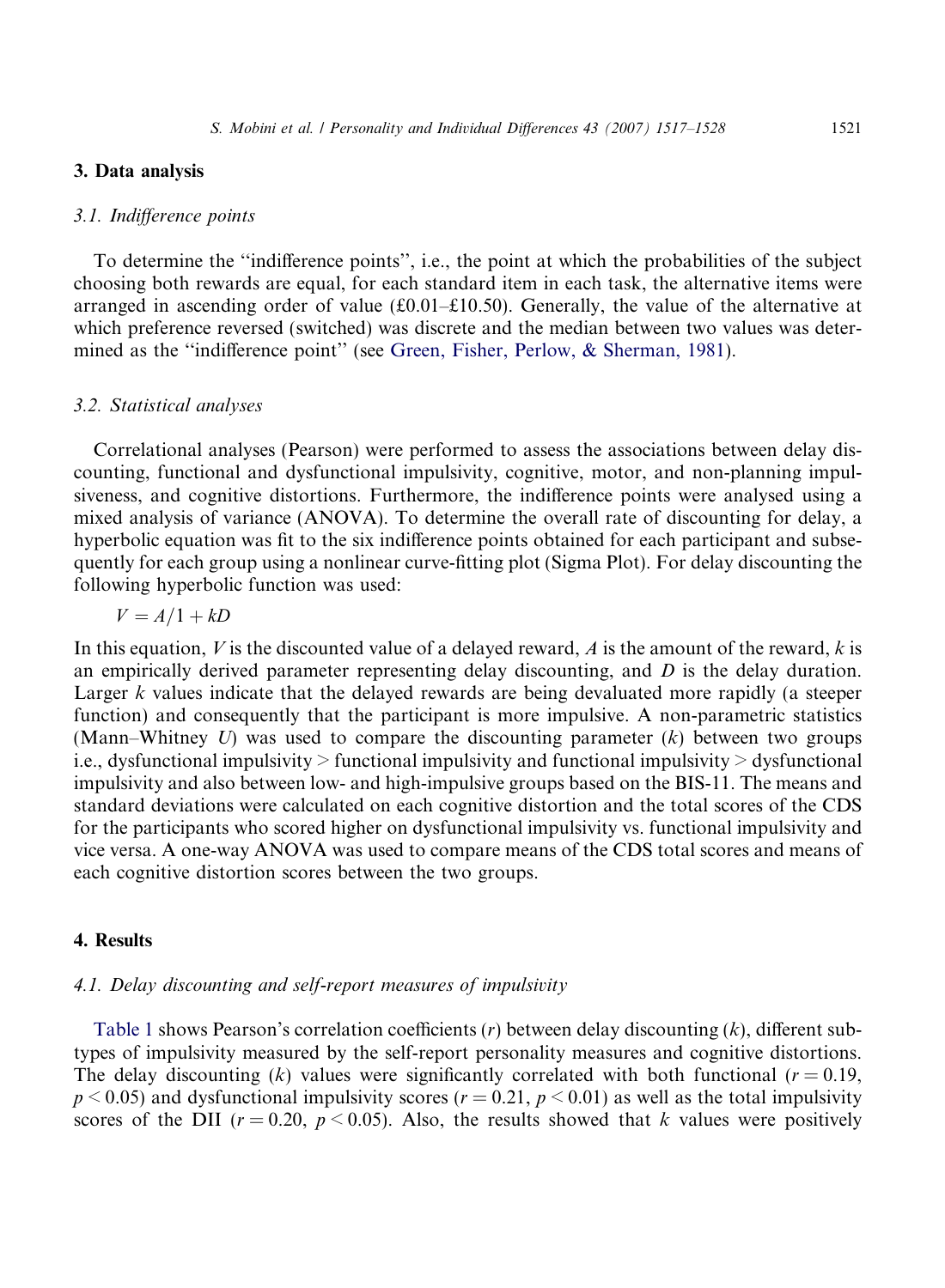|            | k        | $Np-Imp$  | $Co-Imp$  | $Mo-Imp$  | BIS-t     | Fun-Imp                  | $Dys-Imp$ | $DII-t$ |
|------------|----------|-----------|-----------|-----------|-----------|--------------------------|-----------|---------|
| $Np-Imp$   | $0.32**$ |           |           |           |           |                          |           |         |
| $Co-Imp$   | $-0.08$  | $0.42***$ |           |           |           |                          |           |         |
| $Mo-Imp$   | 0.11     | $0.51***$ | $0.35***$ |           |           |                          |           |         |
| BIS-t      | $0.22*$  | $0.84***$ | $0.73***$ | $0.79***$ |           |                          |           |         |
| $Fun-Imp$  | $0.19*$  | $0.22*$   | 0.09      | $0.32***$ | $0.24***$ |                          |           |         |
| $Dys-Imp$  | $0.21*$  | $0.43***$ | $0.34**$  | $0.45***$ | $0.50***$ | 0.08                     |           |         |
| $DII-t$    | $0.20*$  | $0.43***$ | $0.28***$ | $0.52***$ | $0.49***$ | $0.77***$                | $0.70***$ |         |
| <b>CDS</b> | 0.07     | $0.23***$ | $0.35***$ | 0.09      | $0.26***$ | $\overline{\phantom{m}}$ | $0.27**$  | $-0.07$ |

<span id="page-5-0"></span>

| Table 1                                                                    |  |  |  |
|----------------------------------------------------------------------------|--|--|--|
| Pearson's correlation matrix comparing measures of impulsivity and the CDS |  |  |  |

k, Delay discounting; NP-Imp, non-planning impulsiveness; Co-Imp, cognitive impulsiveness; Mo-Imp, motor impulsiveness; BIS-t, BIS-11 total score; Fun-Imp, functional impulsivity; Dys-Imp, dysfunctional impulsivity; DII-t, DII total score; CDS, cognitive distortion scale.

All two-tailed,  ${}^*p < 0.05$ ,  ${}^{**}p < 0.01$ ,  ${}^{***}p < 0.001$ .

correlated with non-planning impulsiveness subscale  $(r = 0.32, p \le 0.01)$  of the BIS-11 and total impulsivity scores on this scale ( $r = 0.22$ ,  $p \le 0.01$ ).

As shown in Fig. 1, both groups of participants with dysfunctional impulsivity > functional impulsivity ( $n = 82$ ) and with functional impulsivity > dysfunctional impulsivity ( $n = 108$ ) exhibited a steeper delay discounting function. Mann–Whitney U test revealed no significant differences in the k values between these two groups (two-tailed,  $Z = 0.68$ ,  $p = 0.50$ ). Twenty-four participants were not included in this data analysis as their scores on both dysfunctional and functional subscales of the DII were equivalent. In addition, ANOVA comparing the indifference points between these two groups revealed no group  $\times$  delay interaction ( $F \le 1$ ).



Fig. 1. (a) Median indifference points on delay discounting for participants with dysfunctional impulsivity > functional impulsivity and functional impulsivity > dysfunctional impulsivity. Lines represent the hyperbolic functions fitted to these data points for each group. The y-axis represents the subjective value (''indifference points'') of the delayed reward (£10) and the x-axis represents the delays to the reward. (b) Median  $k$  (discount parameter) values for both groups.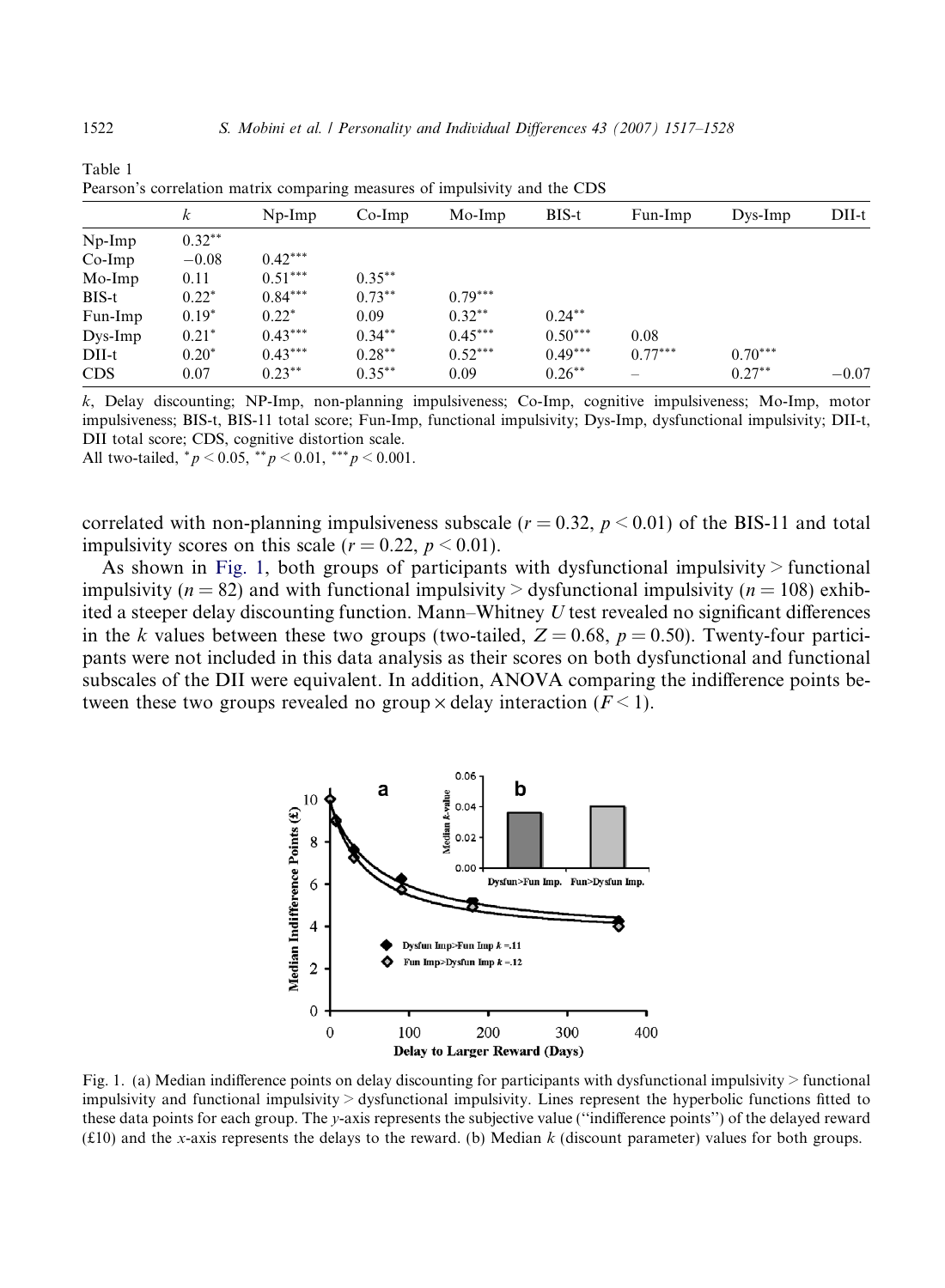![](_page_6_Figure_1.jpeg)

Fig. 2. (a) Median indifference points on delay discounting for high-impulsive and low-impulsive groups. Lines represent the hyperbolic functions fitted to these data points for each group. The discounting parameter,  $k$ , for each function is also shown. The y-axis represents the subjective value ("indifference points") of the delayed reward  $(£10)$  and the x-axis represents the delays to the reward. (b) Median k (discount parameter) values for both groups.  $p < 0.05$ .

As shown in Fig. 2, both low-impulsive (scores  $\leq 60$  on BIS-11) and high impulsive (scores  $> 60$ on BIS-11) groups exhibited discounting of the delayed reward, but the high-impulsive group exhibited a steeper delay discount function (i.e., valued delayed rewards less than the low impulsives). ANOVA conducted with the indifference points revealed that participants with higher overall scores on the BIS-11 ( $n = 113$ ) exhibited significantly greater delay discounting than did participants with lower scores ( $n = 101$ ) [group × delay interaction,  $F(5, 895) = 3.37$ ,  $p < 0.005$ ], as indicated by the higher k-value of the high-impulsive group than that of the low impulsive group (Mann–Whitney U test, two-tailed,  $Z = 2.39$ ,  $p < 0.02$ ).

## 4.2. Cognitive distortions, dysfunctional/functional impulsivity and delay discounting

The correlation coefficients revealed a significant positive relation between cognitive distortions (CDS) and dysfunctional impulsivity ( $r = 0.27$ ,  $p < 0.01$ ). Conversely, the CDS was negatively correlated with functional impulsivity ( $r = -0.32$ ,  $p \le 0.01$ ). ANOVA revealed participants who scored higher on the dysfunctional impulsivity than functional impulsivity scale of the DII scored significantly higher on the CDS total score and on 18 of 20 cognitive distortions, in contrast to participants who scored higher on functional impulsivity than dysfunctional impulsivity [\(Table](#page-7-0) [2](#page-7-0)). Furthermore, the CDS scores were positively correlated with the total scores of the BIS-11  $(r = 0.26, p < 0.01)$  and more specifically with non-planning impulsiveness  $(r = 0.23, p < 0.01)$ and cognitive impulsiveness ( $r = 0.35$ ,  $p < 0.01$ ) ([Table 1\)](#page-5-0). However, delay discounting rates (k) were not significantly correlated with the CDS total scores, although these values showed small positive correlations with three cognitive attributes of the CDS, i.e., ''instant satisfaction'',  $r = 0.16$ ; "mind reading",  $r = 0.17$ , and "short-term thinking",  $r = 0.13$ . [Table 3](#page-8-0) reports descriptions of all cognitive distortions measured by the CDS.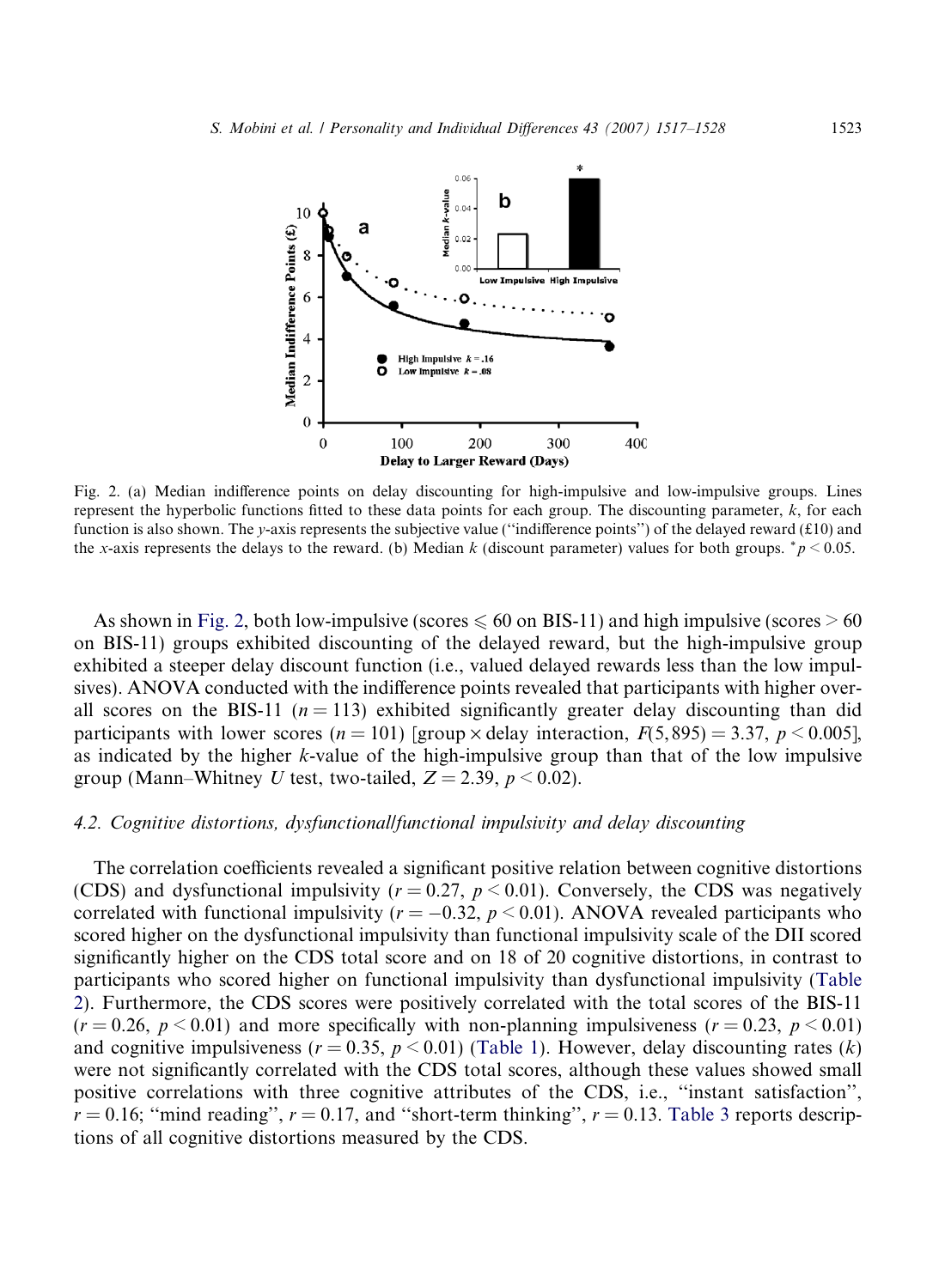<span id="page-7-0"></span>

Table 2

Means and standard deviations (SD) of the cognitive distortions scale for participants with dysfunctional impulsivity > functional impulsivity and vice versa

| Measure                   | Dysfunctional > functional $(n = 82)$<br>Mean $(SD)$ | Functional > dysfunctional $(n = 108)$<br>Mean $(SD)$ | F(1, 188) |  |
|---------------------------|------------------------------------------------------|-------------------------------------------------------|-----------|--|
| Cognitive distortions     |                                                      |                                                       |           |  |
| Instant satisfaction      | 42 (27)                                              | 31 (24)                                               | $4.6*$    |  |
| Mind reading              | 49 (22)                                              | 44 (24)                                               | $0.8$ NS  |  |
| Shoulds                   | 45 (30)                                              | 34 (26)                                               | $3.9*$    |  |
| Fooling yourself          | 46 (28)                                              | 30(24)                                                | $8.8***$  |  |
| Overreacting              | 54 (29)                                              | 29 (24)                                               | $22.5***$ |  |
| Jumping to conclusion     | 57 (23)                                              | 35(23)                                                | $19.3***$ |  |
| Fortune-telling           | 38 (27)                                              | 18 (19)                                               | $20.5***$ |  |
| Confusing needs and wants | 49 (27)                                              | 30(25)                                                | $11.9***$ |  |
| Focusing on the negatives | 56 (30)                                              | 33 (26)                                               | $17.8***$ |  |
| All or none thinking      | 42 (29)                                              | 21(22)                                                | $16.8***$ |  |
| Catastrophizing           | 45 (32)                                              | 22(22)                                                | $21.2***$ |  |
| Discounting positives     | 41 (26)                                              | 25(21)                                                | $11.5***$ |  |
| Overgeneralizing          | 44 (26)                                              | 25(23)                                                | 14.1      |  |
| Personalizing             | 47 (27)                                              | 30(24)                                                | $11.9***$ |  |
| Regret orientation        | 60(22)                                               | 38 (26)                                               | $19.6***$ |  |
| Short-term thinking       | 37(23)                                               | 21 (21)                                               | $13.1***$ |  |
| Emotional reasoning       | 51 (23)                                              | 37(24)                                                | $7.5***$  |  |
| Negative filtering        | 47 (28)                                              | 21 (21)                                               | $30.0***$ |  |
| Labelling                 | 38 (24)                                              | 24(21)                                                | $10.1$ ** |  |
| Blaming                   | 25(18)                                               | 19 (19)                                               | $0.1$ NS  |  |
| CDS-total                 | 46 (17)                                              | 28(15)                                                | $29.4***$ |  |

NS, non-significant.<br>  $p < 0.05$ .

\*\*  $p < 0.01$ .<br>\*\*\*  $p < 0.001$ .

#### 5. Discussion

There were four major findings in the present study. First, the delay discount rates were positively correlated with both functional and dysfunctional impulsivity measures. Second, participants who scored high on a self-report measure of impulsivity (BIS-11) were found to discount hypothetical monetary outcomes to a greater extent than did participants scoring low on this scale. Delay discount rates were positively correlated with non-planning impulsiveness and the total scores of BIS-11. Third, the scores of CDS were positively correlated with dysfunctional impulsivity, non-planning impulsiveness, and cognitive impulsiveness. Finally, the delay discounting values  $(k)$  did not correlate with the total scores of the CDS, but showed positive correlations with three cognitive distortions i.e. ''instant satisfaction'', ''mind reading'' and ''short-term thinking''.

The present research is the first study of this kind that indicates the tendency to prefer more immediate rewards on the delay discounting task is associated with both functional and dysfunctional features of impulsivity. This finding suggests that discounting the value of the delayed reward may be a general feature of impulsivity rather than a function only related to dysfunctional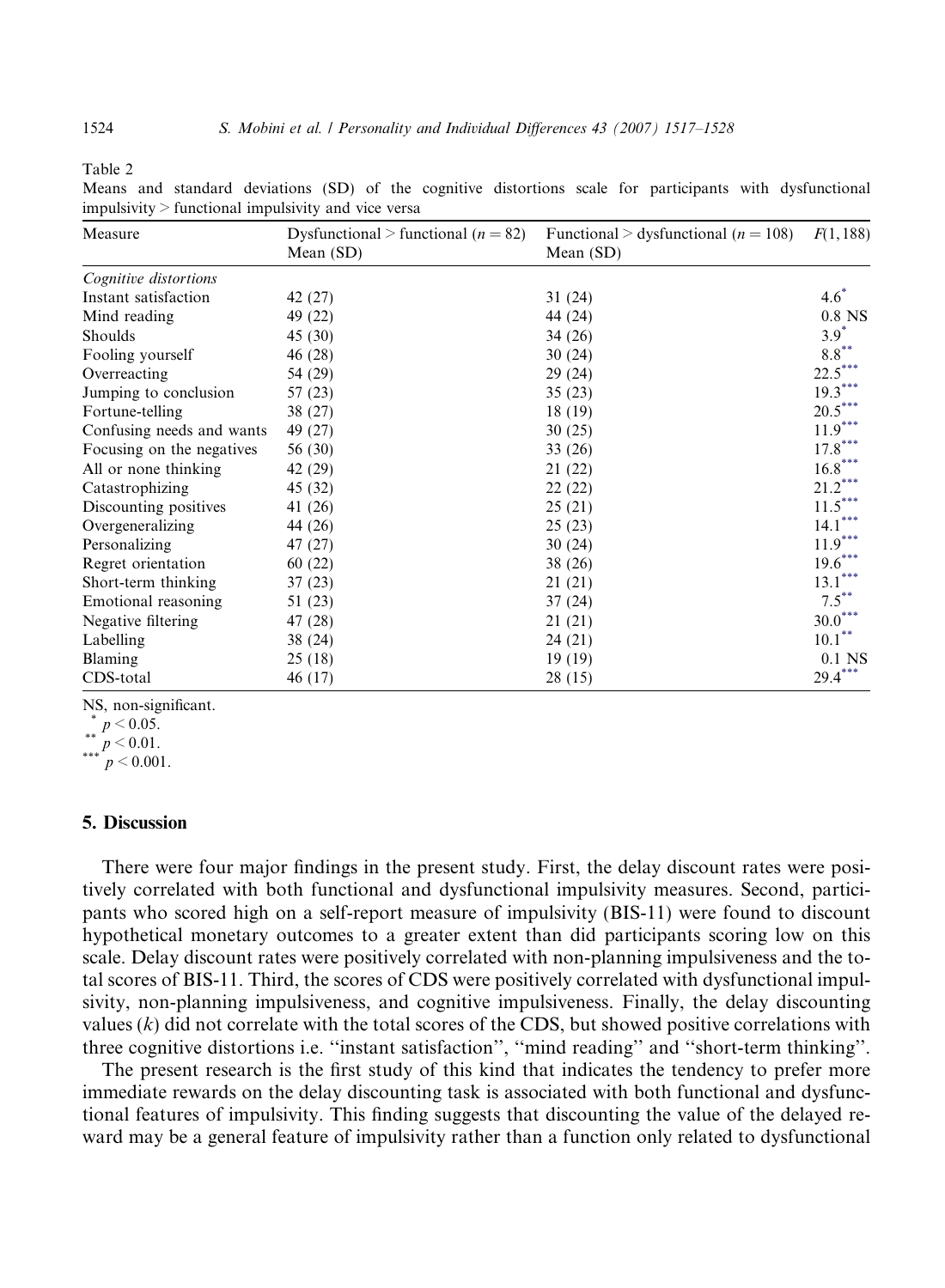<span id="page-8-0"></span>Table 3 Descriptions of cognitive distortions measured by the CDS

| Cognitive distortions     | Definition                                                          |  |  |
|---------------------------|---------------------------------------------------------------------|--|--|
| Instant satisfaction      | Having a right to immediate satisfaction                            |  |  |
| Mind reading              | Knowing what other people are thinking                              |  |  |
| Shoulds                   | Having a list of rules of how the world should work                 |  |  |
| Fooling yourself          | Holding a belief that something is OK when it is not                |  |  |
| Overreacting              | Making a mountain out of a mole hill                                |  |  |
| Jumping to conclusions    | Drawing a conclusion in the absence of evidence                     |  |  |
| Fortune-telling           | Thinking you know what the future will bring                        |  |  |
| Confusing needs and wants | Wanting something very badly                                        |  |  |
| Focusing on the negatives | Magnifying all the negatives in a situation                         |  |  |
| All or none thinking      | Seeing things as black or white, good or bad                        |  |  |
| Catastrophizing           | Believing that events will be so awful and unbearable               |  |  |
| Discounting positives     | Believing the positive things you do are trivial                    |  |  |
| Overgeneralizing          | Perceiving a global pattern of negatives                            |  |  |
| Personalizing             | Attributing blames to yourself                                      |  |  |
| Regret orientation        | Focusing on the idea that you could have done better in the past    |  |  |
| Short-term thinking       | Focusing only on the short-term consequences                        |  |  |
| Emotional reasoning       | Letting your feelings guide your interpretation of reality          |  |  |
| Negative filtering        | Focusing almost on the negatives                                    |  |  |
| Labelling                 | You assign global negative traits to yourself                       |  |  |
| Blaming                   | Focusing on the other person as the source of your negative feeling |  |  |

impulsivity. This finding seems to be consistent with the [Gray's \(1987\)](#page-10-0) model suggesting that individuals with high impulsivity generally show higher sensitivity to rewards delivered immediately. This is an important finding as previous studies mainly used self-report measures of impulsivity which either do not distinguish between functional and dysfunctional components or measure impulsivity as an abnormal personality trait. According to Dickman's theory, a common feature of impulsivity is ''the tendency to deliberate less than most people of equal ability before taking action'' [\(Dickman, 1990](#page-10-0)). This lack of deliberation seems to have two opposing outcomes, one of which is positive and the other negative, but in both cases the lack of deliberation may be associated with a rapid discounting of delayed rewards.

As mentioned earlier, the findings of the relationship between delay discounting and impulsivity are controversial, with some studies suggesting a positive relationship ([Cherek et al., 1997; de Wit](#page-10-0) [et al., 2007; Kirby et al., 1999](#page-10-0)) and some others failing to report such a relation (e.g., [Lane et al.,](#page-11-0) [2003; Mitchell, 1999; Reynolds et al., 2006; White et al., 1994](#page-11-0)). These inconsistencies in findings may be a result of using different discounting procedures or sample populations. Consistent with two previous studies ([de Wit et al., 2007; Swann, Bjork, Moeller, & Dougherty, 2002\)](#page-10-0), we found a positive correlation between delay discounting and non-planning impulsiveness. In line with [de](#page-10-0) [Wit et al.'s \(2007\)](#page-10-0) findings, we found a negative but non-significant correlation between delay discounting and cognitive impulsiveness. We also found that participants with high total scores on the BIS exhibited a greater discount rate of monetary rewards as compared with those with low scores. Unlike motor and cognitive impulsiveness, non-planning impulsiveness characterised as a "present orientation" or a lack of "futuring" and measured by such items as "I plan task carefully'' and ''I plan for future'' ([Patton et al., 1995](#page-11-0)) appears conceptually related to the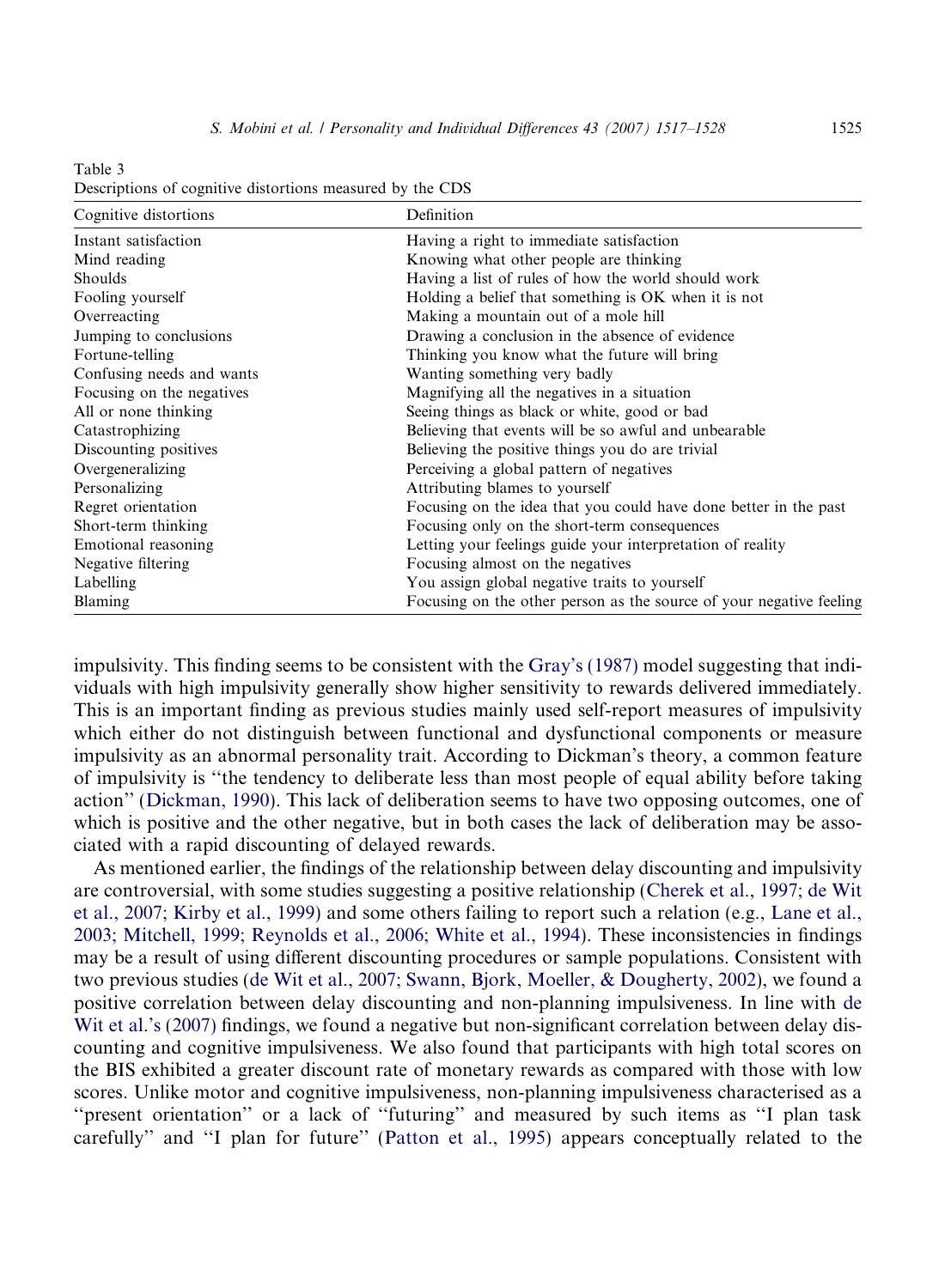delay-of-gratification model. Accordingly, having a ''present orientation'' and a lack of ''futuring'' can undermine human ability to tolerate delay of gratification, possibly causing the tendency to select the small immediate rewarding outcomes in preference for larger delayed rewarding outcomes.

The other novel finding from the present study was the identification of several cognitive distortions, which might operate as predisposing cognitive processes contributing to dysfunctional impulsivity, non-planning impulsiveness and cognitive impulsiveness. This is consistent with our previous findings that those participants with high scores on the BIS-11 scored higher on the CDS as compared with low-impulsive individuals ([Mobini et al., 2006\)](#page-11-0). The finding that scores on the CDS were positively correlated with dysfunctional impulsivity and negatively with functional impulsivity strongly suggests that maladaptive cognitive attributes are involved in dysfunctional impulsivity. In line with Beck's cognitive theory [\(Beck, 1976\)](#page-10-0), this finding suggests that high dysfunctional impulsive individuals have maladaptive interpretations of events around them that may contribute to their tendency to act rapidly with little or no forethought. These dysfunctional beliefs may play an important role in the impulsive individuals' inability to think carefully and to take into account the long-term negative consequences of their behaviour. Moreover, consistent with some cognitive research (e.g., [Dickman, 1985; Gorlyne, Keilp, Tryon, & Mann, 2005\)](#page-10-0), this distorted thinking may cause difficulties in integrating information and formulating appropriate responses so that behaviour appears to be unplanned and irrelevant to consequences. For example, maladaptive cognitive attributes concerned with having a right to immediate satisfaction (*instant satisfaction*), focusing on short-term rather than long-term consequences (*short-term* thinking), having something at all costs (confusing needs and wants), holding rigid rules stated by ''shoulds'', and absolutistic thinking (all/none thinking) could undermine people's ability to tolerate delay of gratification along with their ability to plan ahead and think carefully about the consequences of their actions.

The finding that the delay discounting values were not correlated with CDS suggests that unlike dysfunctional impulsivity, negative cognitive attributes were not related to discounting values of delayed rewards. However, discounting rates were positively correlated with scores of three cognitive distortions i.e., ''instant satisfaction'', ''mind reading'' and ''short-term thinking''. These three cognitive attributes seem to be related most to the deficient tolerance of delay of gratification or ''impulsive choice''.

It is worth noting the primary limitations in this study as well as some suggestions for further investigations. First, although the analogue sample used in this study was relatively large, future studies with a more balanced gender and education distribution and using clinical samples are needed. Use of clinical samples would be particularly beneficial for further clarifying the relationships between impulsivity subtypes and cognitive distortions. Second, although the present study suggests some cognitive attributes contributing to impulsivity, it would be interesting to examine more distant underlying cognitive factors (e.g., schemas or maladaptive assumptions) predisposing dysfunctional impulsive behaviour. Third, as Gray's BAS construct is associated with impulsivity, it would be interesting to examine the inter-relationship between the sensitivity to reward function (BAS) and different forms of impulsivity, particularly functional and dysfunctional impulsivity. Finally, a more direct relationship between Gray's BAS system and sensitivity to delayed reward remains to be seen.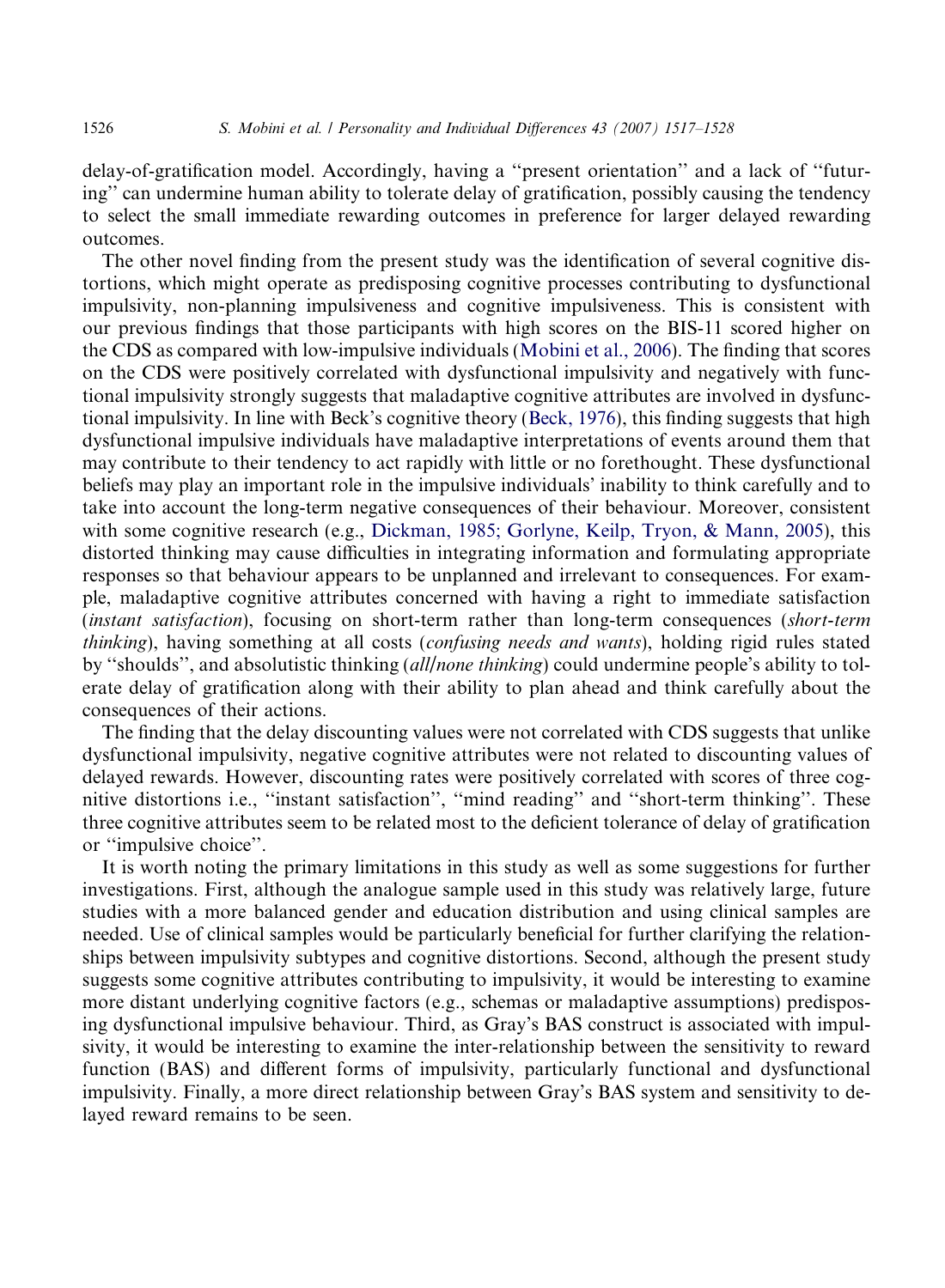<span id="page-10-0"></span>In conclusion, the findings of the present study are consistent with the idea that impulsivity is a multidimensional construct and discounting the value of delayed reward may be related to some, not necessarily dysfunctional, subtypes of impulsive behaviour. Furthermore, negative cognitive attributes may operate as underlying cognitive processing of some types of impulsivity, i.e. dysfunctional impulsivity, non-planning and cognitive impulsiveness.

## Acknowledgements

We would like to thank Anna Higgins and Elizabeth J. Hall for collecting some of the data for this study.

## References

- Ainslie, G. (1974). Self-control in pigeons. Journal of the Experimental Analysis of Behavior, 21, 485–489.
- Ainslie, G. (1975). Specious reward: A behavioral theory of impulsiveness and impulse control. Psychological Bulletin, 82, 463–496.
- Beck, A. T. (1976). Cognitive therapy and the emotional disorders. New York: International Universities Press.
- Cherek, D. R., Moeller, F. G., Dougherty, D. M., & Rhoades, H. (1997). Studies of violent and non-violent male parolees: II. Laboratory and psychometric measurements of impulsivity. Biological Psychiatry, 41, 523–529.
- de Wit, H., Flory, J. D., Acheson, A., McCloskey, M., & Manuck, S. B. (2007). IQ and nonplanning impulsivity are independently associated with delay discounting in middle-aged adults. Personality and Individual Differences, 42, 111–121.
- Dench, S., Murray, R., & Waller, G. (2005). Core beliefs and impulsivity among a general psychiatric population: A mediating role for dissociation? Behavioural and Cognitive Psychotherapy, 33, 111–114.
- Dickman, S. (1985). Impulsivity and perception: Individual differences in the processing of the local and global dimensions of stimuli. Journal of Personality and Social Psychology, 48, 133–149.
- Dickman, S. J. (1990). Functional and dysfunctional impulsivity: Personality and cognitive correlates. Journal of Personality and Social Psychology, 58, 95–102.
- Evenden, J. L. (1999). Varieties of impulsivity. Psychopharmacology, 146, 348–361.
- Eysenck, H. J. (1993). The nature of impulsivity. In W. G. McCown, J. L. Johnson, & M. B. Shure (Eds.), The impulsive client: Theory, research and treatment. Washington: American Psychological Association.
- Eysenck, S. B. G. (1997). Psychoticism as a dimension of personality. In H. Nyborg (Ed.), The scientific study of human nature. Oxford: Elsevier Science.
- Gorlyne, M., Keilp, J. G., Tryon, W. W., & Mann, J. J. (2005). Performance test correlates of component factors of impulsiveness. Personality and Individual Differences, 38, 1549–1559.
- Gray, J. A. (1987). Perspectives on anxiety and impulsivity: A commentary. Journal of Research in Personality, 21, 493–509.
- Green, L., Fisher, E. B., Perlow, S., & Sherman, L. (1981). Preference reversal and self-control: Choice as a function of reward amount and delay. Behaviour Analysis Letters, 1, 43–51.
- Herrnstein, R. J. (1981). Self-control as response strength. In C. M. Bradshaw, E. Szabadi, & C. F. Lowe (Eds.), Quantification of steady-state operant behaviour. Amsterdam: Elsevier/North Holland Biomedical Press.
- Hutchinson, G. T., Patock-Peckham, J. A., Cheong, J., & Nagoshi, C. T. (1998). Irrational beliefs and behavioral misregulation in the role of alcohol abuse among college students. Journal of Rational–Emotive and Cognitive– Behavior Therapy, 16, 61–74.
- Kirby, K. N., Petry, N. M., & Bickel, W. K. (1999). Heroin addicts have higher discount rates for delayed reward than non-drug-using controls. Journal of Experimental Psychology: General, 128, 78–87.